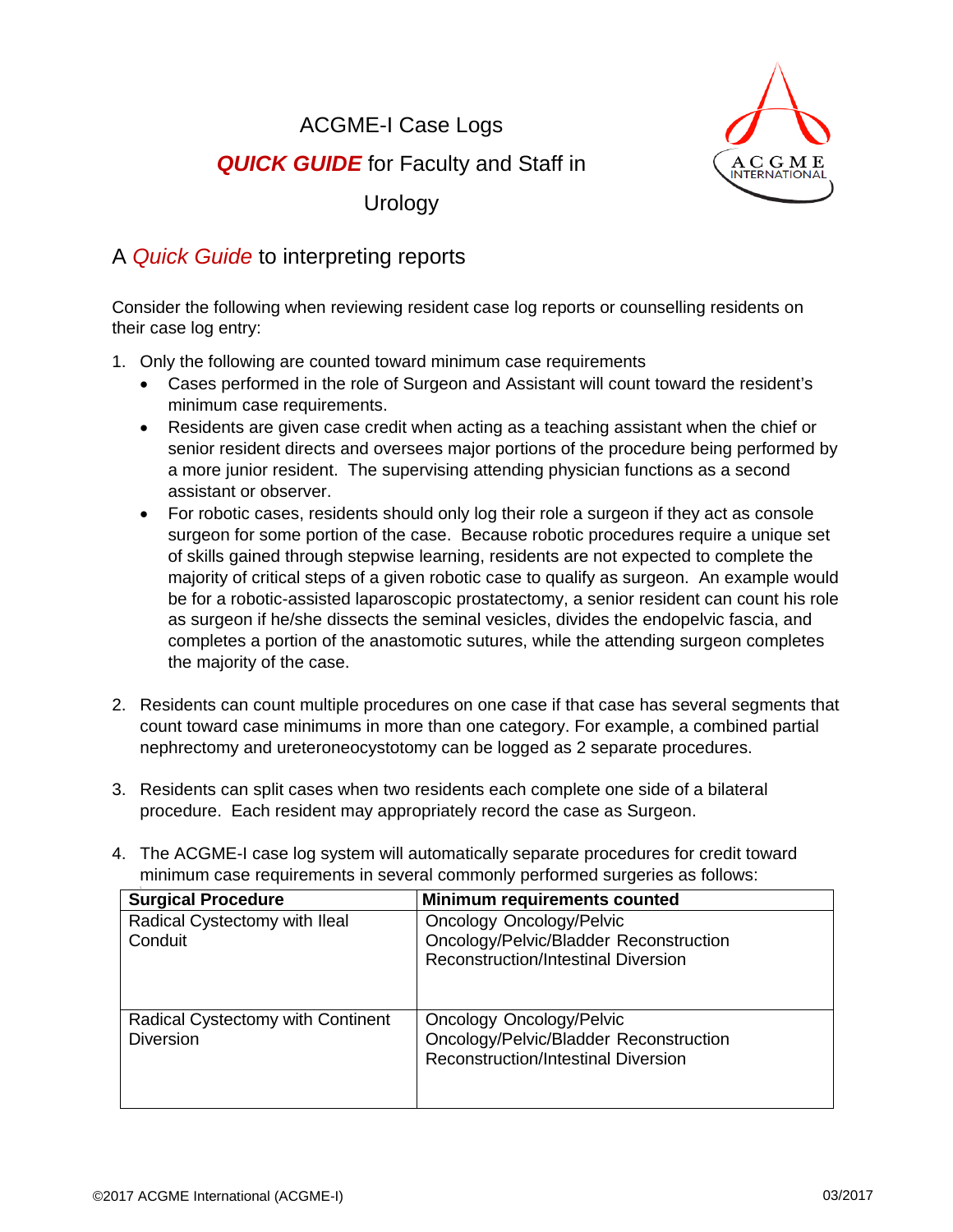| Lap/Robotic Adrenalectomy<br>Lap/Robotic Tumor Ablation<br>Lap/Robotic Partial Nephrectomy<br>Lap/Robotic Radical Nephrectomy<br>Lap/Robotic Donor Nephrectomy<br>Lap/Robotic Nephroureterectomy | Oncology Oncology/Retroperitoneal<br>Oncology/Retroperitoneal/Kidney<br>Laparoscopic/Robotic |
|--------------------------------------------------------------------------------------------------------------------------------------------------------------------------------------------------|----------------------------------------------------------------------------------------------|
| Lap/Robotic Pyeloplasty                                                                                                                                                                          | Reconstruction Laparoscopic/Robotic                                                          |
| Lap/Robotic Radical Prostatectomy                                                                                                                                                                | <b>Oncology Oncology/Pelvic</b><br>Oncology/Pelvic/Prostate<br>Laparoscopic/Robotic          |

- 6. The following definitions are used in case entry fields: Resident Role
	- Surgeon: Resident has substantial responsibility for the case and performs over 50% of the surgical procedure.
	- Assistant: Resident assists during the procedure with another surgeon who is an attending or more senior resident and who is responsible for the case. The Assistant performs less than 50% of the surgical procedure. Only one resident can claim credit as an assistant on a given case.
	- Teaching Assistant: A senior resident who instructs another resident who is taking credit for the case as Surgeon. The Teaching Assistant performs less than 50% of the surgical procedure.

Patient Type

- Adult: greater than or equal to 18 years at the time of the surgery
- Pediatric: younger than 18 years at the time of the surgery

## *Available Reports*

| Experience by<br>Role  | This report lists all procedures, including those that do not count toward<br>the required minimum numbers, the number of each performed by the<br>selected resident in each of the three roles, as well as the total number<br>for each procedure.                                                                                                                                                                                                                                              |
|------------------------|--------------------------------------------------------------------------------------------------------------------------------------------------------------------------------------------------------------------------------------------------------------------------------------------------------------------------------------------------------------------------------------------------------------------------------------------------------------------------------------------------|
| Experience by<br>Year  | This report provides the total number of procedures that are included in<br>the resident experience report by role.                                                                                                                                                                                                                                                                                                                                                                              |
| <b>Activity Report</b> | This report allows program directors to note the number of cases or<br>procedures logged by residents and the date and time that cases or<br>updates were entered. This report is a quick way to keep track of how<br>frequently residents are entering their cases. For example, if the<br>program has a requirement that residents must enter cases weekly,<br>running this report on a weekly basis is an easy way to identify residents<br>who are not meeting the residency's requirements. |